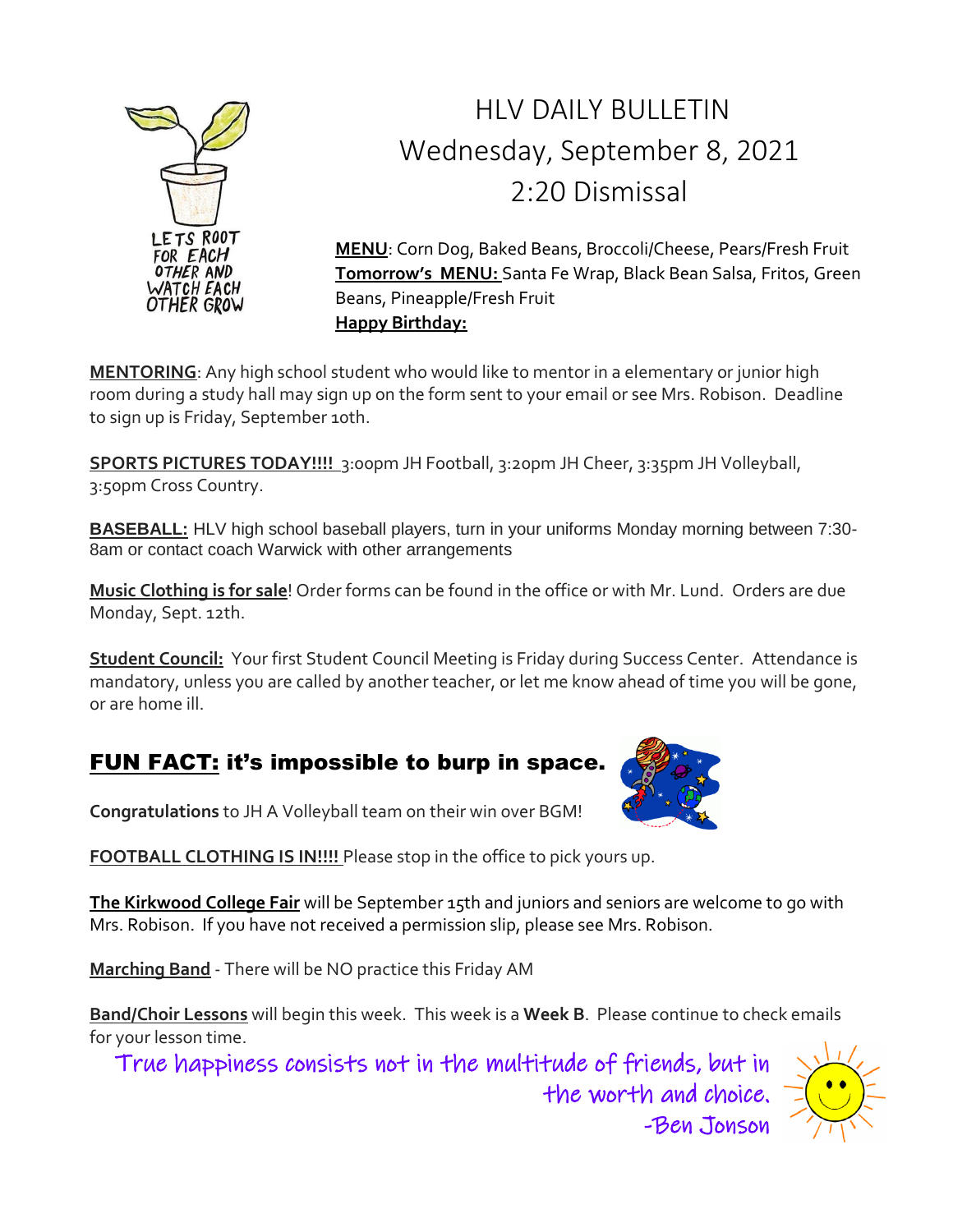**Any junior or senior** who would like to apply for a job shadow, the link was emailed to your school email. Application deadline is September 24th at 3:00 PM.

#### **SCHOOL BOARD MEETING:** 5:00pm tonight



**STUDENT HANDBOOKS**: please watch the bulletin for a schedule of times when your class will review the student handbook with Mr. Tegeler.

### **ON THIS DAY IN HISTORY**: In 1921, Margaret Gorman of Washington, D.C, is named the first Miss America.

**VACCINATION CLINIC:** Compass Memorial Hospital will be providing vaccination clinics at HLV for students 12 and older, staff and community members. The two dates are Sept. 15 for the first shot and Oct. 6 for the 2<sup>nd</sup> shot. Students wanting a shot will need a consent form signed by a parent or guardian. Please schedule by calling Carol Healey in the superintendent's office at 319- 647-2161 Ext 3 or email at chealey (ahlv.k12.ia.us. If emailing, please leave full name, address, date of birth, and phone number. Shots will be from 1:00-4:00 with scheduling starting at 1:00 for students and 2:00 for others. Appointments will have to be scheduled in a row with no gaps between. Booster shots will not be available at this time. This will be the Pfizer vaccine. Participants will need to wait 15 minutes after the injection. There is no cost for the vaccine.

**BAND/CHOIR:** This week is a BAND Friday. Lessons are Week B.

**FOOD PANTRY**: open the 2<sup>nd</sup> and 4<sup>th</sup> Thursdays each month. 5:00pm to 6:30pm. Volunteers welcome.

### Dates to Remember

9/8/21: School board Meeting

9/21/21: Season Reveal Party for HS Play/Musical

9/24/21" MID-TERM, Picture Retakes, Job shadow app deadline

10/7/21: Homecoming pep rally

10/8/21: Homecoming

It isn't where Ella Fitzgerald